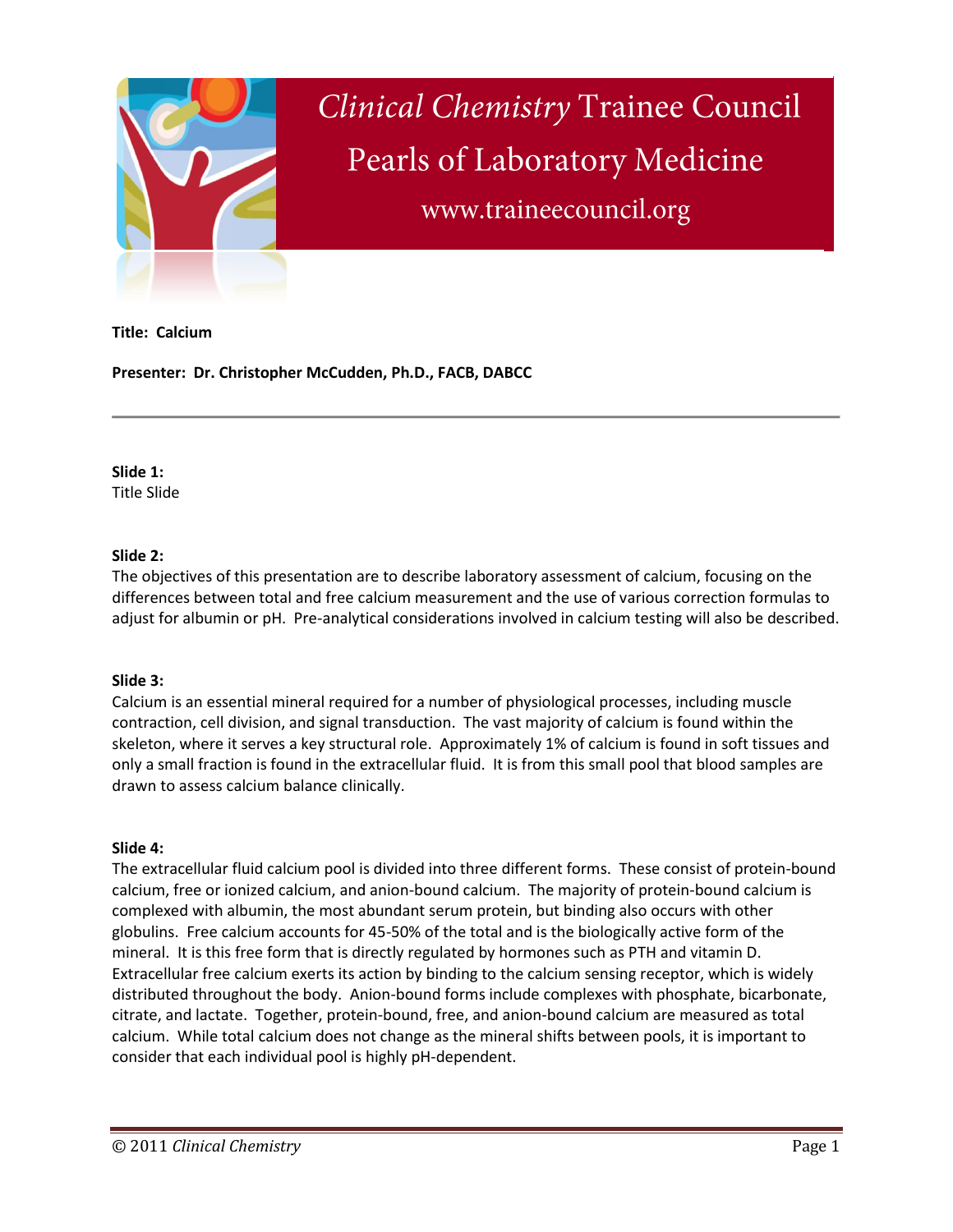#### **Slide 5:**

The concentrations of free and bound calcium depend directly on pH. pH shifts occur both within the body and in vitro, such that pH changes after specimen collection can affect the measured concentration of free calcium. As shown in the Figure, calcium shifts between these pools as the concentration of hydrogen ions changes. For example, free calcium will decrease in cases of alkalemia but will increase in cases of acidemia. These shifts occur as hydrogen ions compete with calcium for charged sites on serum proteins such as albumin. It is estimated that for each 0.1 pH unit change there is approximately a 5% change in the free calcium concentration. Again, total calcium does not change with pH.

#### **Slide 6:**

Let's explore some of the differences between total and ionized calcium. Free calcium reflects the true calcium status of the body and is more accurate at indicating whether there is a calcium homeostasis disorder present. Free calcium is not affected by protein concentration, but it may not be available in all laboratory environments. Typically, ionized calcium is measured on a blood gas analyzer using an ion selective electrode with whole blood specimens. Free calcium measurement does have quite stringent collection and handling requirements, which is often cited as the reason it is not used universally.

In contrast, total calcium includes free, anion-bound calcium and protein-bound calcium and is thus dependent on the protein concentration. Samples with high protein concentrations will typically have higher calcium regardless of the free calcium status of the patient. Total calcium measurement is widely available on most chemistry analyzers and is part of the routine metabolic panel. Most chemistry analyzers rely on spectrophotometry to measure total calcium using indicator dyes, although atomic absorption spectrometry may be used in some labs and is considered a reference method. An advantage of total calcium is its stability allowing it to be measured in routine blood collections without any special handling or processing considerations.

# **Slide 7:**

Because the total calcium concentration changes with protein concentration, several efforts have been made to develop formulae to correct for protein. The equation shown here demonstrates one of the most widely used examples. Correction formulas do work in some cases and regressions demonstrate good agreement between corrected and actual calcium concentrations. However, they often fail to accurately predict the calcium status of an individual patient.

#### **Slide 8:**

Another commonly encountered correction equation is for pH. pH correction is used to adjust the free calcium concentration of a sample for changes that may have occurred during transport or storage. These changes can result from metabolism or loss of CO2. Again, numerous formulae are available and again, there are limitations. One limitation is that equations have a small range of pH over which they are valid. They also make a number of major assumptions, such as the patient having a neutral pH, normal levels of serum albumin, and no additional calcium binding proteins or anions, such as citrate, present. When these assumptions cannot be made, it is preferable to avoid pH changes during transport and processing, such that correction is unnecessary.